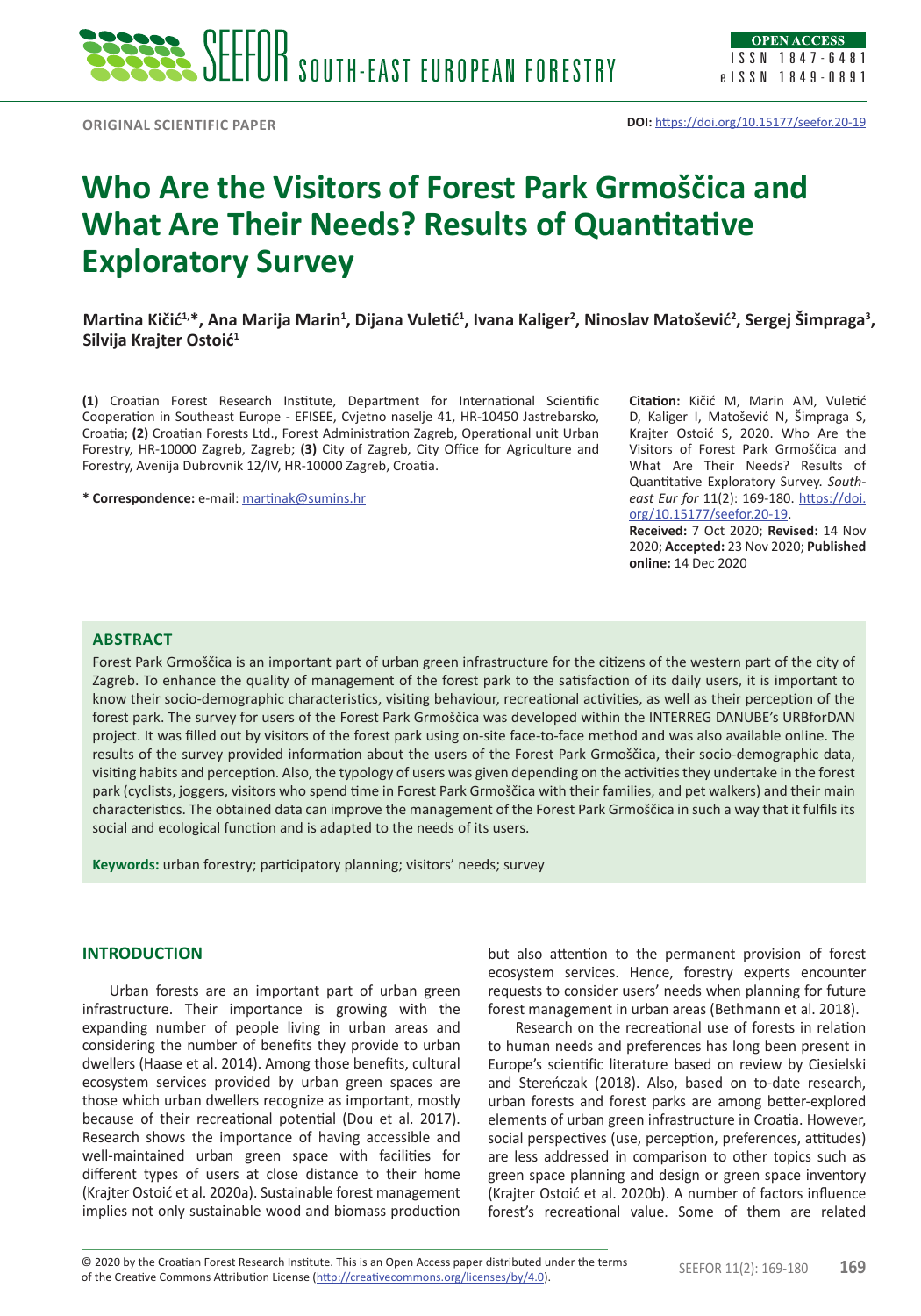to forest characteristics and others to characteristics of the visitors (Agimass et al. 2017). Forest characteristics influencing their recreational use are forest area accessibility, forest appearance and forest management type, as well as forest terrain characteristics (Ciesielski and Stereńczak 2018, Gerstenberg et al. 2020). Furthermore, users' sociodemographic characteristics such as age and achieved level of education or having a dog can influence recreational use of forests (e.g. Roovers et al. 2002, Arnberger and Eder 2007, Karanikola et al. 2017). Having different user groups with different expectations and needs, who use the same space at the same time can lead to negative consequences, such as overcrowding, or contribute to conflicts among the users (Arnberger 2006). Understanding different users' behaviour and needs can facilitate mediation among them, resulting in better forest management (Larondelle and Haase 2017).

In Zagreb, qualitative research on the sample of citizens shows that they perceive various types of tree-based urban green space, especially forests and forest parks, as holders of different cultural ecosystem services, including recreation (Krajter Ostoić et al. 2020a). The same research shows that forests provide more recreational opportunities than other types of urban green space, meaning that people reported more recreational activities they undertake in them. Expectedly, walking is the most important recreational activity in forests along with jogging and cycling, while activities such as hunting and mushroom picking are specific only to forests as such.

In the City of Zagreb, there are 22 forest parks. Their total surface area is 356 ha of which 185 ha is state-owned and 171 ha is privately owned (Matić 2010). Regardless of ownership, people in Croatia can use forests for rest and recreational purposes. Forest parks in the City of Zagreb are managed by Croatian Forests Ltd., Forest Administration Zagreb, Operational Unit Horticulture, while management of privately owned forests is the responsibility of their owners (Krajter Ostoić 2013). The City of Zagreb also takes care of the maintenance of the forest parks based on annual financial plans that finance adapted management of forest parks, while long-term planning and management of forest parks in the city of Zagreb is based on Forest Management Plan (2014 - 2023) made by Croatian Forests Ltd. for all forest parks in Zagreb as one management unit (privately and state-owned). Although there is no obligation for including the public into planning and management process with regard to urban forests, there is common practice in Croatia that forest management plans are presented to the interested public in the form of a public exhibition, where all those who are interested can see draft forest management plan, or in the form of a public presentation, where all those who are interested can join the presentation and give comments. When it comes to urban green spaces, in Croatia there is neither obligation for monitoring visitors of urban green spaces nor obligation for conducting surveys with them when designing new green spaces (Krajter Ostoić 2013). This can result in spaces that do not correspond with users' needs and habits and can consequently lead to conflicts among users or discourage users from using such urban green space.

The City of Zagreb and Croatian Forests Ltd. are project partners in INTERREG DANUBE's project "Management and Utilization of Urban Forests as Natural Heritage in Danube Cities" (URBforDAN) (URBforDAN 2020). Main goals of the project are to set new standards in the sustainable urban forest management, to develop internationally applicable urban forest management plans and to improve visitors' experience. There are 16 project partners from 10 countries. The project's focus area for the City of Zagreb is Forest Park Grmoščica. In Grmoščica the aim is to improve the provision of recreational and educational services using a participatory planning approach. Three workshops with local stakeholders representing the local community, local sports associations, local authority, local public school, and representatives of forest administration have been held within the URBforDAN project.

 Participatory planning in urban forest management implies involvement of relevant stakeholders into the planning process. The advantage of such approach is that participation of all relevant stakeholders allows the process to be democratic and fair as well as transparent (Reed 2008). The author also states that stakeholders' participation can improve the quality of environmental decisions by broadening gathered information. When it comes to urban forest management, adopting public values into management practice can in future lead to increasing citizen participation as well as better addressing of climate change issues (Ordóñez Barona 2015). There is also a learning advantage with citizen's participation because engaging in matters related to forest management can lead to increasing one's knowledge and shaping new ways of interpretation (Bethmann et al. 2018). Previous research on the governance of urban forests in the City of Zagreb based on in-depth interviews with stakeholders has noted that some of the stakeholders indicate participation as one of the elements of governance that needs to be improved (Krajter Ostoić 2013).

 Site-specific research such as the one presented on forest park visitors, their characteristics, preferences and views are scarce in the City of Zagreb and in Croatia in general (Krajter Ostoić et al. 2020b). Therefore, this research adds valuable information for improving future forest park management in Zagreb. We believe that the results of our study can inform urban forest managers about urban forests' visitors, their characteristics and visiting behaviour with aim to incorporate these findings into future planning practice or encourage new similar research in the future. This paper presents the results of the conducted questionnaire survey on the visitors and users of Forest Park Grmoščica, with the answers to the following research questions:

- 1. Which are the main characteristics of Forest Park Grmoščica's users?
- 2. What is their visiting behaviour?
- 3. Which are the main characteristics and visiting behaviour of most frequent forest park's user types?
- 4. What are the problems that forest park users perceive and what are their suggestions for improving current forest park state?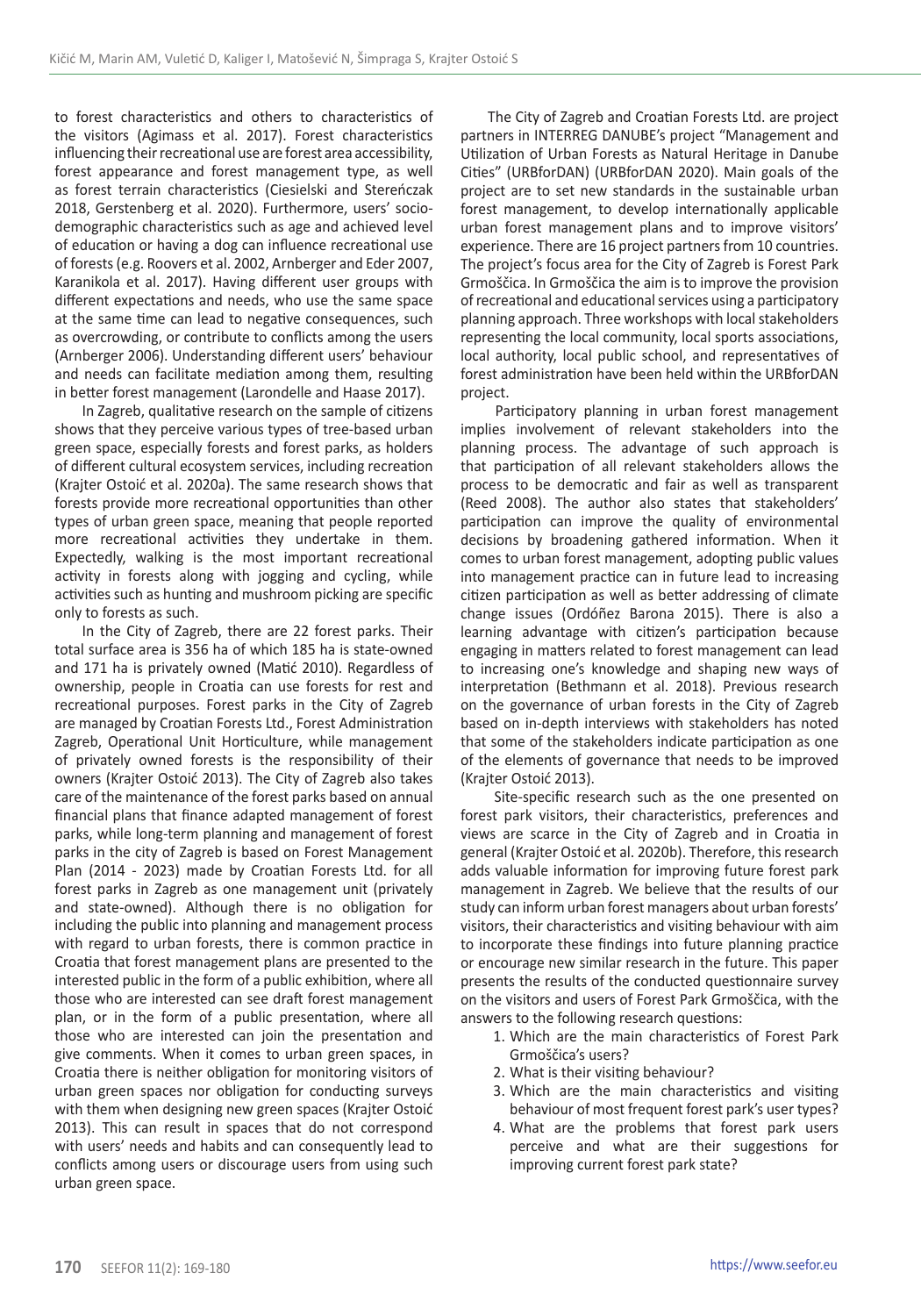# **MATERIALS AND METHODS**

# **Study Area**

The study area is Forest Park Grmoščica in the City of Zagreb, capital of the Republic of Croatia (Figure 1). Forest Park Grmoščica is located in the northwest of Zagreb at the border between city districts of Črnomerec and Podsused-Vrapče. It extends between Vrapčak stream on the west, Kustošak stream on the east, Ilica Street on the south and Graberje Road on the north (Figure 1). It is 53.3 ha in size and the highest point of the forest park is at 240 m above sea level. Of the total surface area, 10.8 ha is privately owned. Few different forest stands can be encountered in the forest park out of which the most represented are: sessile oak with beech, common hornbeam and other tree species and black locust mixed with sessile oak, common hornbeam and other species (Anić and Oršanić 2010). At the moment of drafting this paper there were about 1000 m of forest paths, six benches and an observation deck in the forest park (Posavec 2020). Grmoščica was for a long time in the condition that could not satisfy the needs of the local population (Šimpraga 2011). However, its recreational and ecological potential as part of the network of green spaces in the city of Zagreb has been recognised (Mravunac 2015). URBforDAN project aims at enhancing the forest park's management through improving forest park's recreational role by providing adequate infrastructure adapted to different types of users.

#### **Survey**

For the purpose of this project, a survey for the users of Forest Park Grmoščica was developed. A survey design allows for quantification and generalization of populations' attitudes and opinions by studying its sample (Creswell 2003). Therefore, it is a suitable method to use when studying a forest park with its numerous users. Literature

review on the human relationship with urban green spaces indicates that survey is the most common method used in research on users' preferences and perceptions (Kabisch et al. 2015). Furthermore, the survey was also used as a method of data collection about characteristics and preferences of users visiting urban forests or forests with emphasised recreational functions in multiple studies with one or more individual forests (Roovers et al. 2002, Aasetre et al. 2016, Larondelle and Haase 2017, Meyer et al. 2019), or in national research on forest recreation (Getzner and Meyerhoff 2020, Šodková et al. 2020). The survey used for the purpose of this research was developed within URBforDAN project, translated into Croatian language, and adapted to specific forest park conditions (see Supplementary File 1). It is comprised of 14 questions dealing with socio-demographic characteristics of users, activities they undertake when visiting the forest park, their visiting habits regarding visiting Forest Park Grmoščica, as well as the suggestions concerning the enhancement of its management. Data was collected between November 2018 and April 2019 by applying a mixed-mode approach that combined face-to-face and online data collecting. The main goal when using mixed-mode data collection is to reduce survey error by balancing one method's shortcomings (De Leeuw 2005). In our case, the rationale was to allow for usual users who were not on the site at the moment of data collection to answer the survey and be included in research to minimise the bias. Also, the survey was conducted in the less favourable period of the year (late autumn and winter) when usually there is fewer visitors in urban green spaces. Nevertheless, when using mixed-mode approach, particularly in online data collection, completely overcoming the bias is not guaranteed (Larondelle and Haase 2017).

Employees of Croatian Forests Ltd. carried out faceto-face data collection with users on-site, while the same



**Figure 1.** Forest Park Grmoščica at the beginning of URBforDAN project (2018). Country borders are based on EuroGraphics and UN-FAO, @EuroGraphics.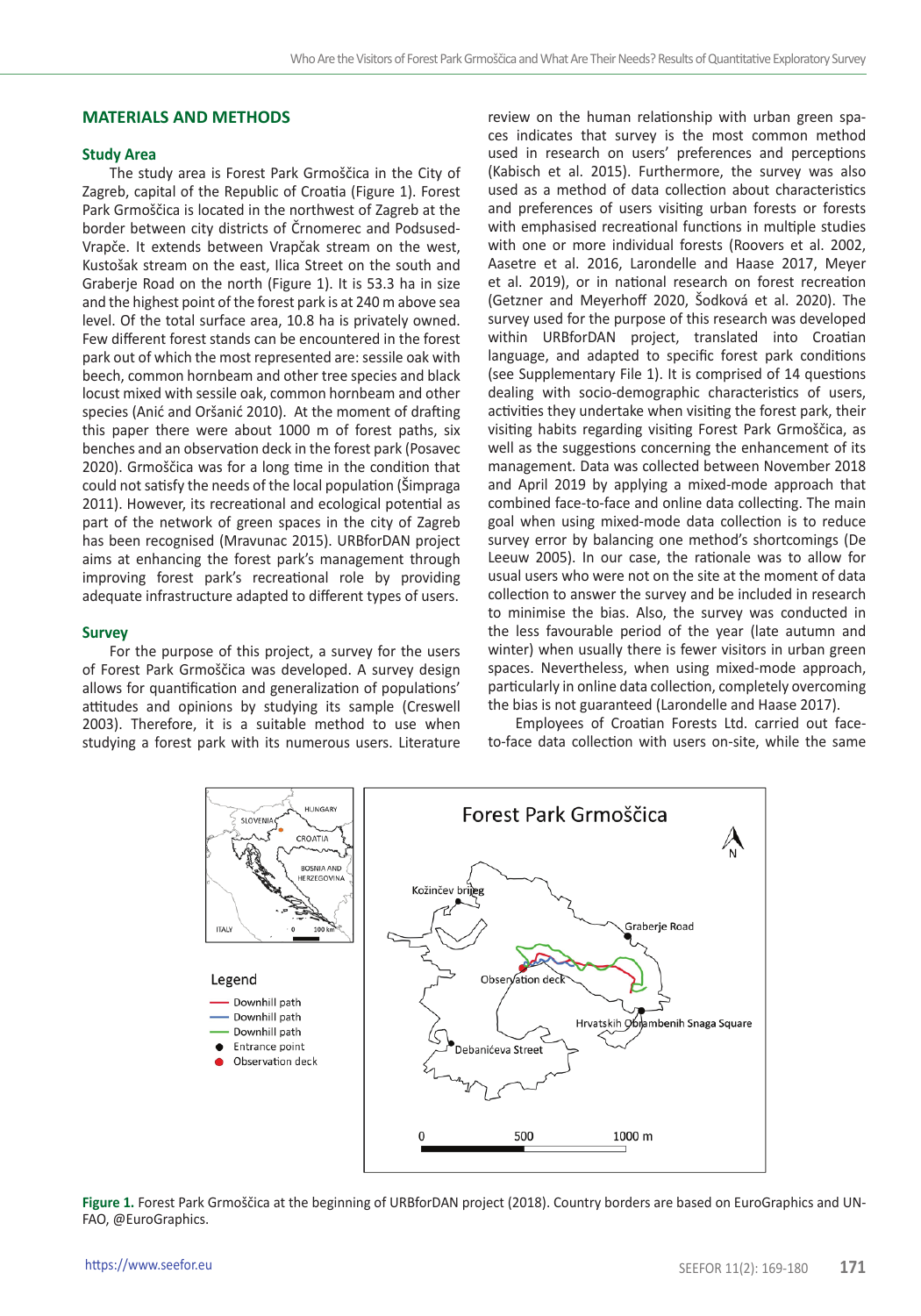survey was available online at 1KA (1KA 2018) platform. The survey was also taken by participants at workshops organized within the project with different stakeholders and types of users. Information about the survey with the link to it was also communicated on the project's webpage. Data collected by face-to-face interviews on-site and during workshops was inserted into 1KA survey to have all data in one database.

Descriptive statistics was performed on collected data using R (v.3.6.2) (R Core Team 2019), while answers to openended questions were coded and presented accordingly. Subsequently, users have been divided into categories concerning types of stated specific recreational activities they undertake and their ranking. General users' main characteristics have been presented as well.

# **RESULTS**

In total, 149 people participated in the survey. Out of that number, 99 surveys (66.4%) have been completely (91) or partially (8) completed and used for further analysis.

## **Socio-Demographic Characteristics**

There was a similar representation of females and males in the sample (Table 1). About one third of

**Table 1.** Sociodemographic description of the sample (N=99).

respondents were in the age group 45-60, while the least number of respondents were older than 60. Two thirds of the respondents had a faculty degree. Around 80% of the respondents were employed or private business owners. Most respondents stated that they lived in Zagreb. Around one fifth of respondents lived close to Forest Park Grmoščica (up to 1 km to Grmoščica), and the same share stated that they lived up to 3 km to Grmoščica.

## **Visiting Behaviour of Users of Forest Park Grmoščica**

The highest number of the respondents stated that they visited Forest Park Grmoščica several times per year, while the least of the respondents visited every day (Table 2). However, cumulatively close to a quarter of the respondents state that they visit forest park at least once per week. Interestingly, users in the younger age group (18-30) reported more frequent visits to Grmoščica, where 82% of them stated that they visit Grmoščica at least once a month, with 40% of them reporting visiting Grmoščica several times a month and 25% several times per week. Users in age groups 30-45 and 45-60 mainly stated that they visit Grmoščica several times a year. Two-thirds of the respondents live at a distance of up to 5 km from Forest Park Grmoščica. Among those, the ones who live in a proximity to Forest Park Grmoščica (up to 1 km and 1-2 km) reported more frequent visiting behaviour than those

| Variable                            | Category                          | Frequency      | $\%$         |
|-------------------------------------|-----------------------------------|----------------|--------------|
| Gender                              | Male                              | 51             | 52           |
|                                     | Female                            | 48             | 48           |
| Age                                 | 18-30                             | 28             | 28           |
|                                     | $30 - 45$                         | 29             | 29           |
|                                     | 45-60                             | 36             | 37           |
|                                     | >60                               | 6              | 6            |
| Highest achieved level of education | Elementary school                 | 5              | 5            |
|                                     | High school                       | 28             | 28           |
|                                     | Faculty                           | 51             | 52           |
|                                     | Doctorate                         | 15             | 15           |
| Employment                          | Employed                          | 76             | 77           |
|                                     | Private business owner            | 3              | 3            |
|                                     | Farmer                            | $\mathbf{1}$   | $\mathbf{1}$ |
|                                     | Retired                           | 6              | 6            |
|                                     | Unemployed                        | $\overline{7}$ | 7            |
|                                     | Student                           | 6              | 6            |
| Place of residence                  | Radius of up to 1 km to Grmoščica | 19             | 19           |
|                                     | Radius of up to 3 km to Grmoščica | 18             | 18           |
|                                     | City of Zagreb                    | 49             | 50           |
|                                     | Outside the City of Zagreb        | 13             | 13           |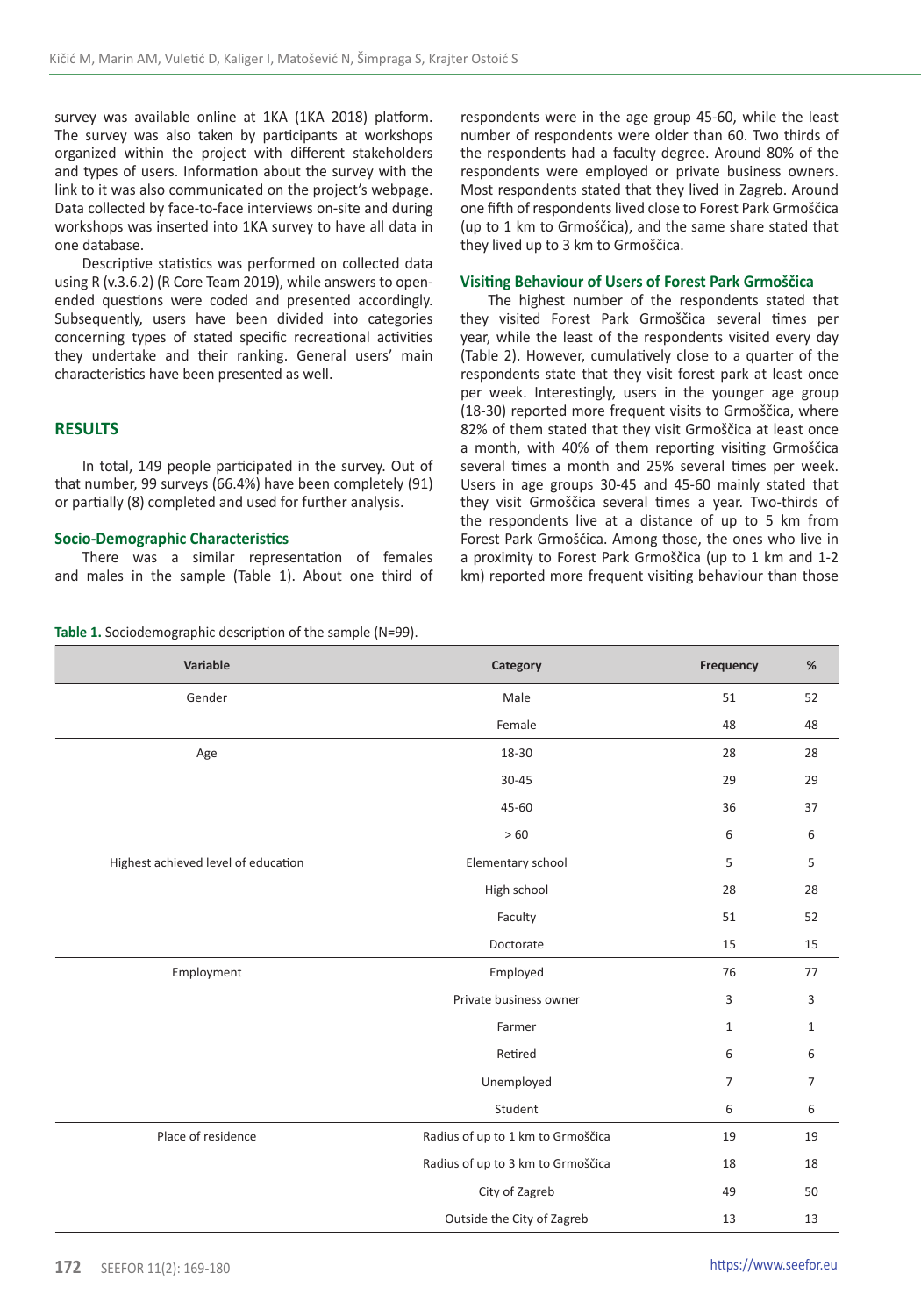who live at a distance of 2-5 km and more than 5 km, where the respondents usually expressed that they visited forest park several times a year. Car was the most preferred mean of transportation for our respondents. However, about the same share were those who arrived on foot or by bicycle, while the least number of respondents used public transportation. The majority of users who stated that their distance to the nearest entry to Grmoščica is up to 1 km or 1-2 km as main way of arrival said on foot or by bicycle - 58% of them who live at the distance of up to 1 km reached Grmoščica on foot and 54% of them at the distance of 1-2 km reached Grmoščica using a bicycle. Those who live at 2-5 km to the nearest entrance used all the means of transportation equally, while those who stated that they lived more than 5 km from the nearest entrance predominantly reported using the car as way of transportation (72%). Comparing the reported visiting frequency of the respondents and their way of arrival to Grmoščica we can claim that out of those who reached Grmoščica on foot, using public transportation or by car the majority of them stated visiting several times per

year. Nevertheless those who reached Grmoščica riding a bicycle report more frequent visiting behaviour, with 78% of them visiting several times per week, once a week or several times a month. Out of four offered possible entrances into the forest park (Figure 1), visitors mostly use the entrances from Ilica Street. Regardless of the frequency of visit, more than half of the respondents spent one to two hours in the forest park and the least number of them spent more than 5 hours in the forest park.

When asked about the activities they undertake during the visit to Forest Park Grmoščica, the respondents had a multiple-choice closed-ended question. They were also asked to rank multiple activities where 1 was the most important activity and 12 the least. The highest number of the respondents stated that they visited Forest Park Grmoščica to spend quality time with their family, then for pet walking, biking, hiking and jogging (Figure 2). The smaller number of them stated collecting forest products, forestry work, downhill mountain biking, scientific work, education in nature, taking pictures of nature, and horseback riding.

**Table 2.** Visiting behaviour of users of Forest Park Grmoščica (N=99)

| Variable                    | Category                                | Frequency | $\%$ |
|-----------------------------|-----------------------------------------|-----------|------|
| Frequency of visit          | Every day                               | 6         | 6    |
|                             | Several times per week                  | 12        | 12   |
|                             | Once per week                           | 8         | 8    |
|                             | Several times per month                 | 20        | 20   |
|                             | Once per month                          | 8         | 8    |
|                             | Several times per year                  | 45        | 46   |
| Distance to the nearest     | Up to 1 km                              | 19        | 19   |
| entrance to Grmoščica       | $1-2$ km                                | 13        | 13   |
|                             | 2-5 km                                  | 31        | 31   |
|                             | More than 5 km                          | 36        | 37   |
| Way of arrival to Grmoščica | On foot                                 | 22        | 22   |
|                             | -By bicycle                             | 23        | 23   |
|                             | Using public transportation             | 14        | 14   |
|                             | By car                                  | 40        | 41   |
| Entrance                    | Ilica (Debanićeva Street)               | 26        | 26   |
|                             | Ilica (Hrvatske Obrambene Snage Square) | 32        | 33   |
|                             | Graberje Road                           | 22        | 22   |
|                             | Kožinčev brijeg                         | 19        | 19   |
| Duration of visit           | Up to 1 h                               | 16        | 16   |
|                             | $1-2h$                                  | 51        | 52   |
|                             | $2-5h$                                  | 19        | 19   |
|                             | More than 5 h                           | 5         | 5    |
|                             | <b>NA</b>                               | 8         | 8    |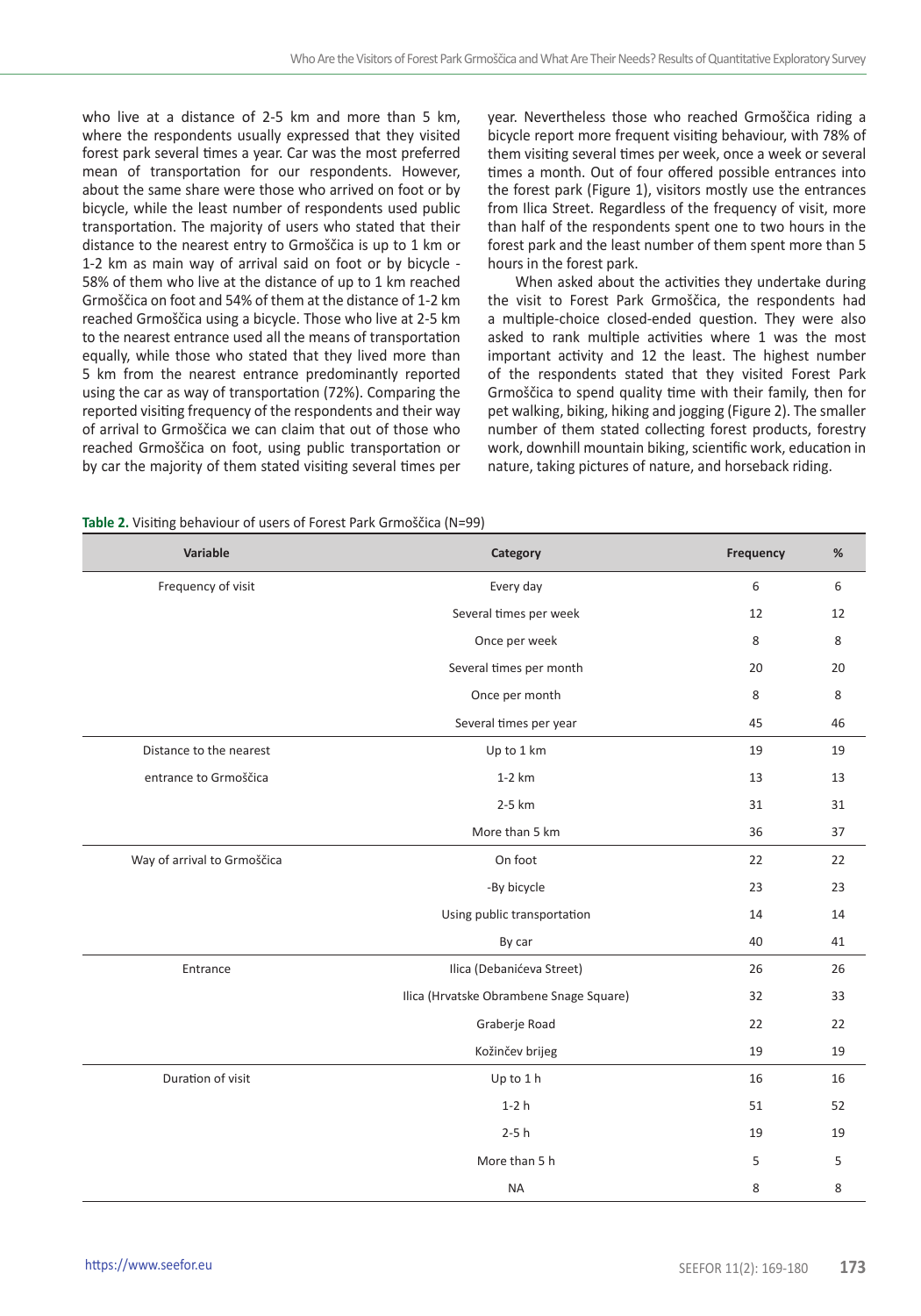# **Typology of Visitors**

With regard to stated activities the respondents undertake during the visit to Forest Park Grmoščica, they were classified into the following types of users: cyclists, joggers, pet walkers and visitors who spend time in Forest Park Grmoščica with their families. Respecting numerous functions of the forest park we decided to ground our typology of users on those activities that were preferable for the respondents in our sample, i.e. spending quality time with family, pet walking, biking and jogging. We decided to exclude hiking, although highly ranked, in favour of jogging because jogging is for more respondents the most important reason for visiting than for those who hike. In each type we included those respondents who ranked the afore mentioned activities as reason number 1, 2 or 3 for visiting the forest park. For each type of users, we provided sociodemographic characteristics, visiting habits and perception of their activity regarding possible conflicts with other users and negative impact on nature (Table 3).

## **Cyclists**

Mostly, users in the cyclist category are in the age group between 18 and 30 years (Table 3). The highest achieved education level for most cyclists is faculty. The majority are employed and the highest number of them (82%) stated that they lived in a radius of up to 5 km to the nearest entrance to Forest Park Grmoščica. The highest number of cyclists stated that they visited Grmoščica several times per week or several times per month and to a lesser extent once a month or every day. Out of those who reported living in the proximity of 1 km to Grmoščica 67% of them visit it several times per week, out of those who reported living in a radius of 1-2 km to Grmoščica 63% of them reported visiting at least once a week or frequently, and those who live the furthest visit it least frequently, meaning 60% of those living more than 5 km to the nearest entry visited the forest several times a year. They predominantly arrived in Grmoščica by bicycle, but also by car or public transportation. Those who live in a radius of up to 5 km of entrance to Grmoščica expectedly arrived by bicycle, while the minority of them who arrive from more than 5 km to the nearest entrance used a car to reach the forest park. On average they spend in Grmoščica between one and two hours, and only a few stated spending between two and five hours or more.

Most cyclists did not perceive their activities as conflicting with other visitors. Some said that it might cause conflicts with walkers. None perceived their activities harmful to nature.

# **Joggers**

Joggers were mainly in the age groups 18-30 and 45-60, and to a lesser extent in the age groups 30-45 and older than 60 (Table 3). Joggers were for the most part employed and with a faculty degree. The most joggers came to the forest park from a distance of up to 5 km to the nearest entrance, only a third of them came from a greater distance. Joggers often reported visiting Grmoščica several times per year or several times per month. The joggers who lived at a distance of up to 1 km from the nearest entrance reported weekly (at least once a week) visits to the forest park, those at a distance of 1-2 km visit several times a month, those at a distance of 2-5 km several times a year, while those who live at a distance greater than 5 km reported visits weekly, monthly or yearly in similar share. They arrive in Grmoščica using public transportation, car, or bicycle, and most rarely on foot. Arriving using a bicycle, public transportation or by car was reported in similar shares, although those who came from a distance of up to 1 km mostly used a bicycle, while those from a distance of 1-2 km used a bicycle or car. Many of the joggers from a distance of 2-5 km came using public transportation, and those who needed to cross more than 5 km to Grmoščica used public transportation or a car. Usually, they spent between one and two hours in the forest park.

None of the joggers stated that their activities in Grmoščica might create conflict with other users, or that their activities could have a negative impact on nature, mostly because they did not leave trash in the forest park.



**Figure 2.** Activities of visitors of Forest Park Grmoščica and their ranking based on the relative importance (N=99).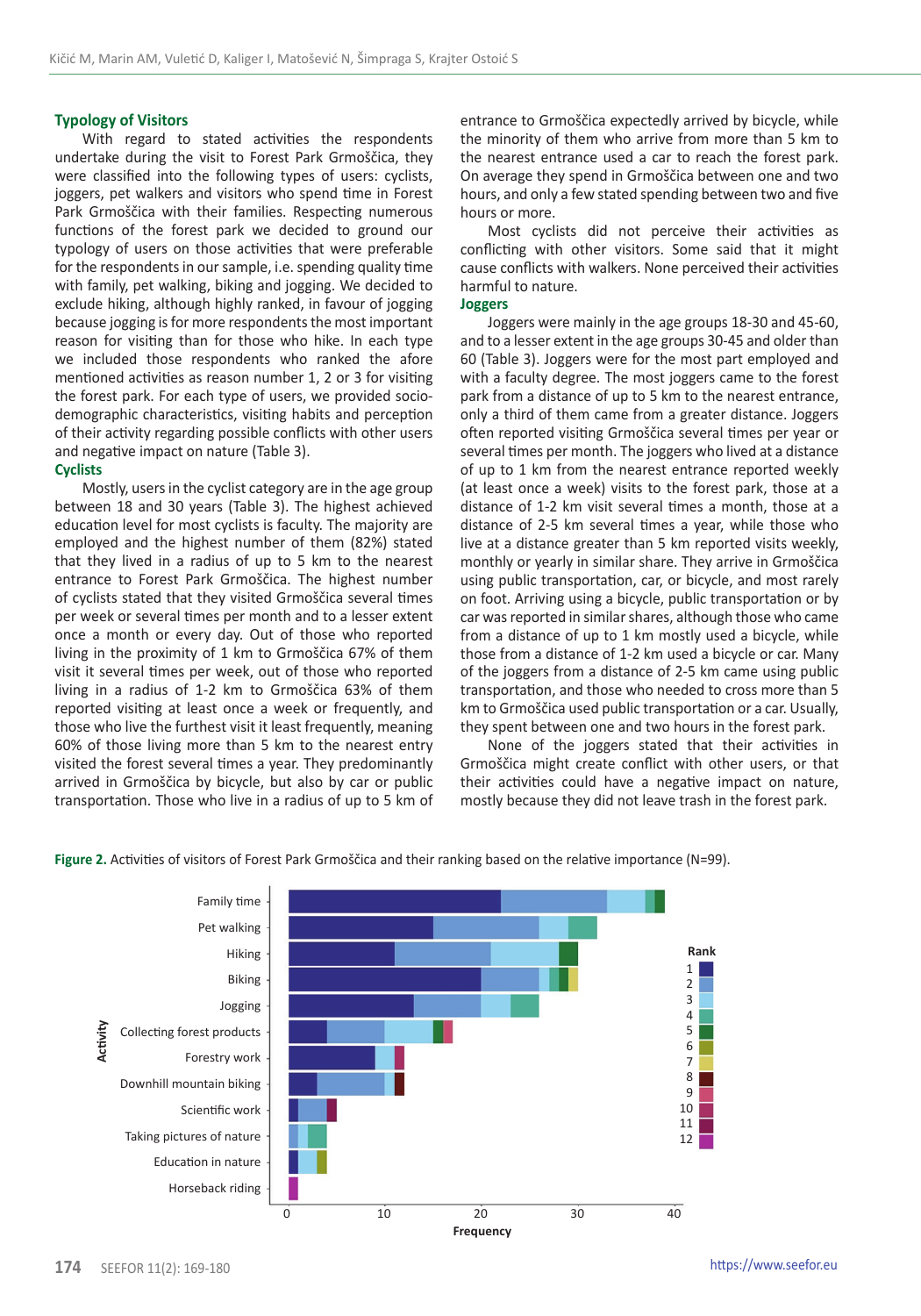|                                     |                             |                    |                | <b>Users</b>      |             |  |  |
|-------------------------------------|-----------------------------|--------------------|----------------|-------------------|-------------|--|--|
| Variable<br>Category                | <b>CYC</b><br>(%)           | <b>JOGG</b><br>(%) | PW<br>(%)      | <b>FAM</b><br>(%) |             |  |  |
| Age                                 | 18-30                       | 48                 | 48             | 24                | 13          |  |  |
|                                     | 30-45                       | 37                 | 13             | 21                | 27          |  |  |
|                                     | 45-60                       | 15                 | 39             | 48                | 49          |  |  |
|                                     | >60                         | 0                  | 0              | $\overline{7}$    | 11          |  |  |
| Highest achieved level of education | Elementary school           | 7.5                | 0              | $\overline{4}$    | $\mathbf 0$ |  |  |
|                                     | High school                 | 33                 | 35             | 24                | 16          |  |  |
|                                     | Faculty                     | 52                 | 48             | 55                | 65          |  |  |
|                                     | Doctorate                   | 7.5                | 17             | 17                | 19          |  |  |
| Employment                          | Employed                    | 78                 | 83             | 66                | 86          |  |  |
|                                     | Private business owner      | 0                  | 0              | 10                | 0           |  |  |
|                                     | Farmer                      | 4                  | 0              | 0                 | 0           |  |  |
|                                     | Retired                     | 0                  | 0              | $\overline{7}$    | 8           |  |  |
|                                     | Unemployed                  | $\overline{7}$     | 13             | 3                 | 3           |  |  |
|                                     | Student                     | 11                 | $\overline{4}$ | 14                | 3           |  |  |
| Distance to the nearest             | Up to 1 km                  | 22                 | 17             | 31                | 21.5        |  |  |
| entrance to Grmoščica               | $1-2$ km                    | 30                 | 13             | 14                | 11          |  |  |
|                                     | 2-5 km                      | 30                 | 39             | 31                | 21.5        |  |  |
|                                     | More than 5 km              | 18                 | 31             | 24                | 46          |  |  |
| Frequency of visits                 | Every day                   | 3                  | $\overline{4}$ | 14                | 3           |  |  |
|                                     | Several times per week      | 22                 | 13             | 21                | 3           |  |  |
|                                     | Once per week               | 19                 | 9              | 10                | 5           |  |  |
|                                     | Several times per month     | 26                 | 35             | 10                | 16          |  |  |
|                                     | Once per month              | 11                 | 0              | $\overline{7}$    | 5           |  |  |
|                                     | Several times per year      | 19                 | 39             | 38                | 68          |  |  |
| Way of arrival to Grmoščica         | On foot                     | 0                  | 4              | 38                | 30          |  |  |
|                                     | By bicycle                  | 78                 | 30.5           | 21                | 3           |  |  |
|                                     | Using public transportation | 3                  | 35             | $\overline{7}$    | 19          |  |  |
|                                     | By car                      | 19                 | 30.5           | 34                | 48          |  |  |
| Duration of visits                  | Up to 1h                    | $\overline{4}$     | 17             | 24                | 8           |  |  |
|                                     | $1-2h$                      | 70                 | 48             | 62                | 62          |  |  |
|                                     | $2-5h$                      | 15                 | 26             | 14                | 19          |  |  |
|                                     | More than 5 h               | 4                  | 4.5            | 0                 | 5.5         |  |  |
|                                     | NA                          | $\overline{7}$     | 4.5            | 0                 | 5.5         |  |  |
| Conflicts with other users          | Yes                         | 15                 | $\pmb{0}$      | 14                | 8           |  |  |
|                                     | No                          | 78                 | 96             | 86                | 87          |  |  |
|                                     | <b>NA</b>                   | $\overline{7}$     | 4              | 0                 | 5           |  |  |
| Negative impact on the nature       | Yes                         | 0                  | $\pmb{0}$      | $\mathsf 0$       | 0           |  |  |
|                                     | No                          | 93                 | 96             | 100               | 95          |  |  |
|                                     | <b>NA</b>                   | $\overline{7}$     | 4              | 0                 | $\sf 5$     |  |  |

| <b>Table 3.</b> Characteristics and visiting behaviour of different types of visitors in Forest Park Grmoščica (N <sub>cv</sub> =27, N <sub>JoGG</sub> =23, N <sub>Pw</sub> =29, N <sub>FAM</sub> =37). |  |  |  |  |
|---------------------------------------------------------------------------------------------------------------------------------------------------------------------------------------------------------|--|--|--|--|
|---------------------------------------------------------------------------------------------------------------------------------------------------------------------------------------------------------|--|--|--|--|

CYC - cyclists, JOGG - joggers, PW - pet walkers, FAM - visitors who spend time in the forest park with their families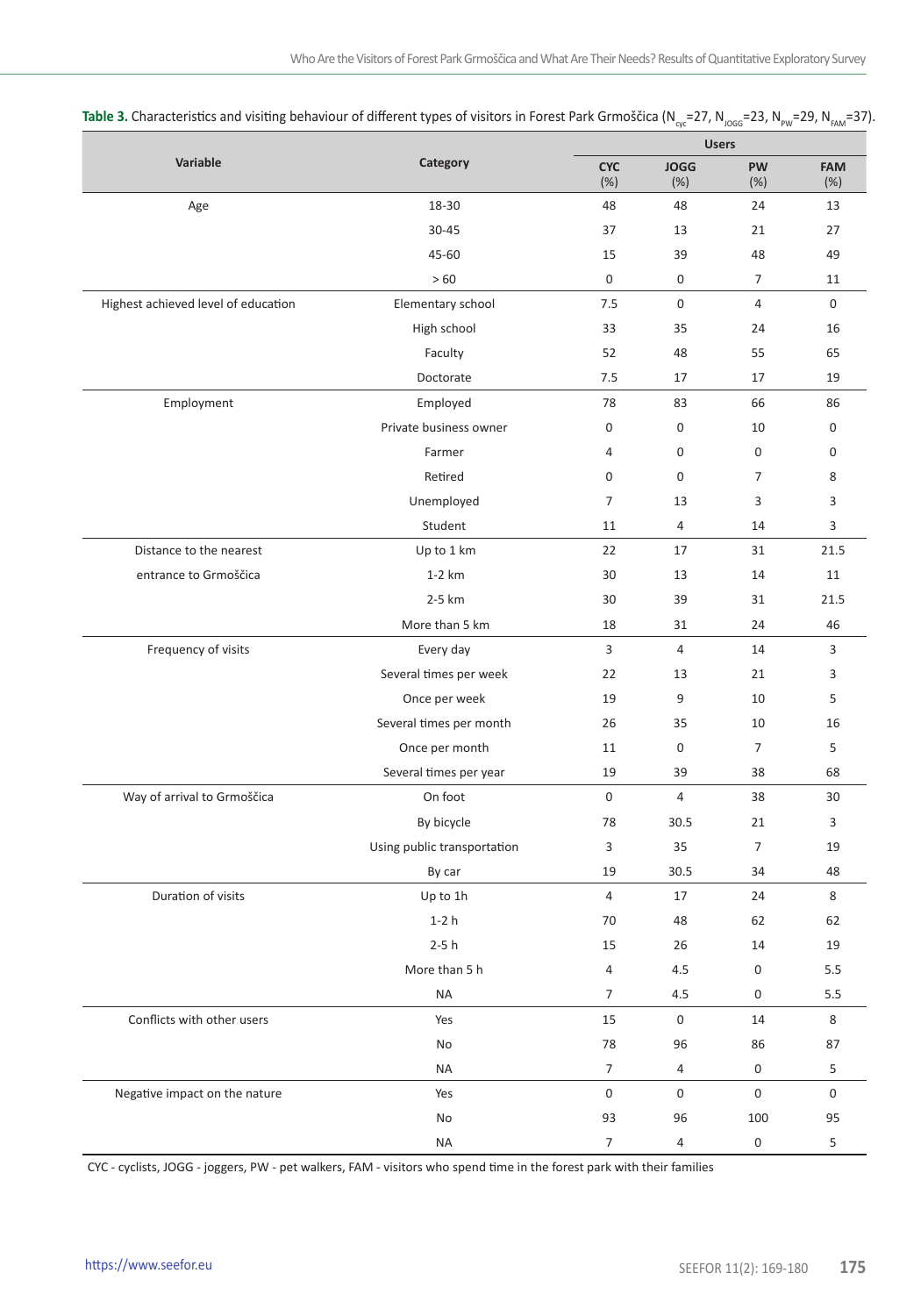#### **Pet Walkers**

Most of the visitors in this category were in the age group 45-60 (Table 3). For most of them highest achieved education level is faculty and the majority of them are employed. More than half of pet walkers arrive in Grmoščica from a distance of up to 5 km, the rest of them stated arriving from a distance greater of 5 km. Although the highest number of pet walkers stated visiting Grmoščica a few times annually, more than half of them visited Grmoščica more frequently (every day, one or several times per week and several times per month). When considering visiting behaviour of pet walkers with regard to distance from the nearest entry to Grmoščica, we can state that of those pet walkers who reported living at a distance of 1 km to the nearest entry 89% of them visit Grmoščica at least several times a month, 50% of those who live at a distance of 1-2 km reported using forest park once or several time a week, 56% of those who live at a distance of 2-5 km stated visiting several times a year, as well as 43% of those who arrive from greater distance than 5 km to the nearest entrance. Pet walkers reached Grmoščica on foot, followed by the arrival by car and by bicycle, seldom using public transportation. Pet walkers who came to Grmoščica from its proximity (up to 1 km) arrived on foot or use a bicycle just like the ones who came from a distance of 1-2 km from the nearest entry. For arrival from a distance of 2-5 km pet walkers used all means of transportation, while those who came from a greater distance of 5 km solely used a car as mean of transportation. They spent between one and two hours in the forest park.

The larger number of pet walkers did not perceive that their activities could cause conflicts with other visitors. Part of them assumed that their activities could interrupt cyclists. The same as previous types of visitors, the pet walkers as well did not perceive their activities as potentially harmful to nature. However, some of the users have stated concerns that dogs could chase away wild animals, while others were of opinion that if the dogs were on a leash, no damage could be done.

#### **Visitors Who Spend Time in Forest Park with Their Families**

This was the largest category of visitors. They are generally in the age group of 45-60 years (Table 3). For the most part, they are well-educated and employed. Visitors in this category in similar share came to Grmoščica from a distance of up to 5 km and more than 5 km, 54% and 46% respectively. They visited Grmoščica several times per year or possibly several times per month. Regardless of the distance from the nearest entrance to Grmoščica, 68% of the respondents have reported visiting forest park several times a year, only those visitors who reported living at a distance of up to 1 km from the nearest entry came more frequently and reported weekly visits to the forest park. Majority of them arrived in Grmoščica by car or on foot, while the least of them used a bicycle. Those who live in the proximity of up to 2 km to the nearest entry mostly arrive to Grmoščica on foot, while those who need to cross over from 2 to up to 5 or more km to the nearest entrance mostly use a car and to a lesser extent public transportation. Visits by those who spend time in the forest park with their families lasts between an hour and two.

The majority of visitors who spend time in the forest park with their families did not think that their activities could cause conflicts with other visitors. Only some of them stated the possibility of conflicts with cyclists in the area. Because they reported not leaving any trash behind, they consider that their activities do not have a negative impact on nature.

# **Perceived Problems and Suggestions for Improvement of the Current State of Forest Park Grmoščica**

Out of 91 respondents that answered the open-ended question about perceived problems in the forest park, 57 of them (62.6%) noticed problems concerning Forest Park Grmoščica. Some of the most pronounced problems they expressed were problems related to waste - mostly illegal waste disposal (34 respondents perceived them). Visitors also highlighted neglect (15) manifested by the presence of weakly maintained buildings and forest paths. The third problem that users expressed (12) is the lack of equipment (benches, tables, trash bins) or lack of infrastructure (maintained and marked paths, hospitality facilities). Some of the respondents (3) stressed out the fact that the forest park is located at the landslide and there is a need for landslide management. In addition to these problems, the users indicated problems regarding construction works in the forest (4), behaviour of other users (3), excessive cutting (3), sewage (2), and accessibility of the forest park (1).

Besides questions about perceived problems and shortcomings, the respondents were asked about their support for installing new equipment and infrastructure in the forest park area. These possibilities were predefined and the respondents had three possible answers (Yes – on the entire site, Partially – only at entrances, No). The majority of the respondents agreed on placing new equipment and infrastructure in Forest Park Grmoščica, particularly new walking and bicycling paths, drinking water, new benches and tables (Figure 3). The respondents were not in favour of limiting the number of users on the site.

When asked about activities that should be developed in the future in a form of an open-ended question, 39 of the respondents stated that there was no need for new activities, while some addressed general activities such as sport (9) and recreational (4) activities, or, more specifically, cycling (19), jogging (4), spending time in nature (4) and walking (3). Furthermore, they stressed activities related to forest management (for instance planting trees, increased forest maintenance) (6), hospitality services (5), tourism (4) and education in nature (2). Also, some of the respondents suggested activities associated with protecting and observing nature, such as forest clean-up days (4), landslide management (4) and bird watching (2). Lastly, a few respondents stated activities for children (2), horseback riding (1), social activities (1) and relaxation (1).

Finally, the respondents were asked about the activities they think should be restricted in Forest Park Grmoščica in an open-ended question. About one third of the respondents (37 of them) stated that there were no such activities that should be restricted. Others emphasised the need for implementation of means to prevent illegal waste disposal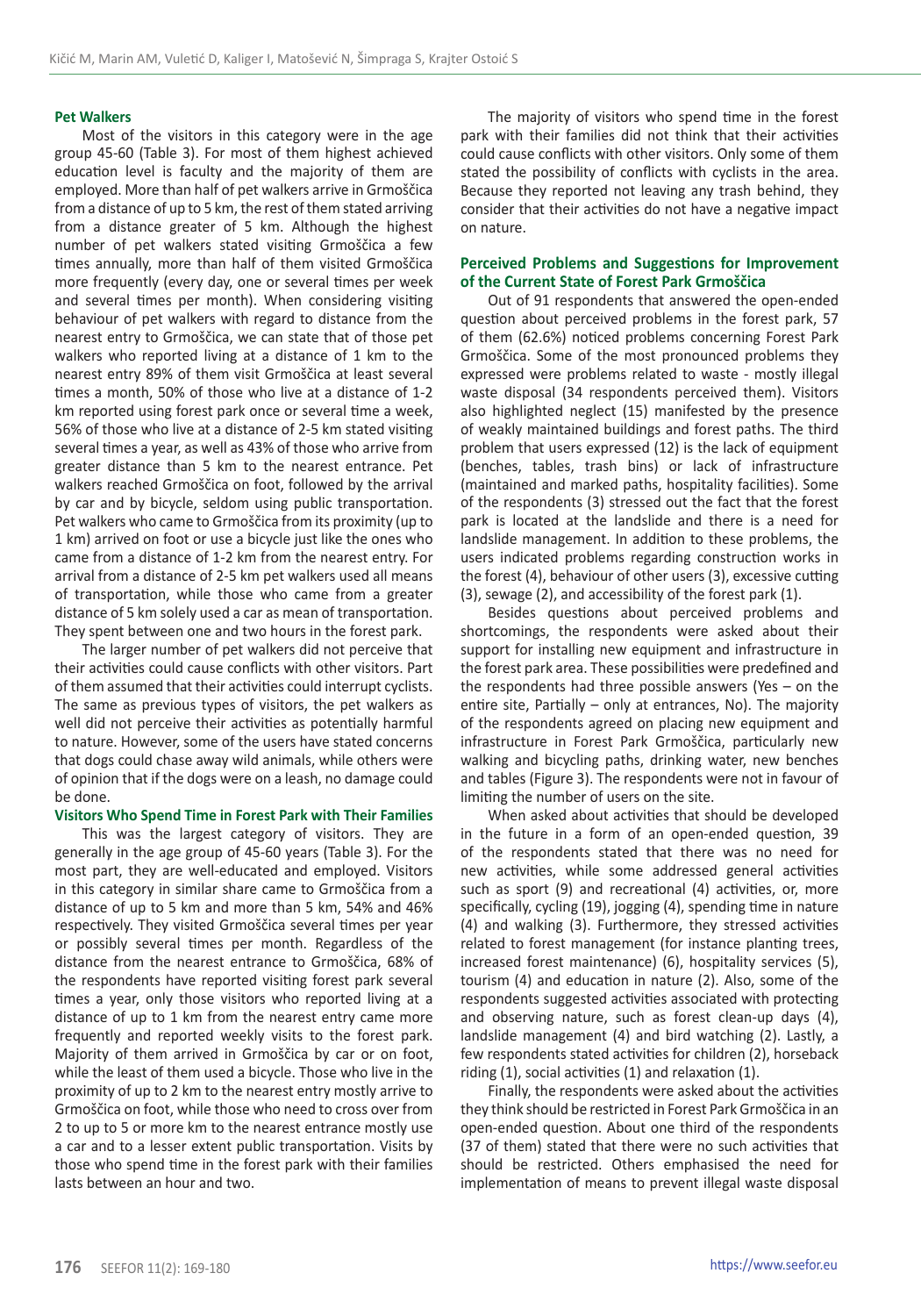

**Figure 3.** The extent to which users support the installation of new infrastructure in Forest Park Grmoščica (N=91).

(16), limiting motor vehicle traffic in the forest park area (15) and restriction of all activities that damage the nature (12), as well as the restriction of construction work in the forest (9). Lastly, cutting (4), commercial activity (3), downhill biking and overcrowding (2) and other users' inadequate behaviour (1) were reported among the activities that should be restricted.

# **DISCUSSION**

In order to manage and protect forest parks it is necessary to explore and quantify their social functions (Matić and Prpić 1997, Larondelle and Haase 2017). This research was conducted with the intention to improve Forest Park Grmoščica's planning and management with participation and inputs of forest park's users. The small number of respondents can be explained with the survey being administered during winter months, even though the survey was also available online. Scientific literature indicates that visiting forest parks is less frequent in winter than in summer months (Tyrväinen et al. 2003). In comparison to the general population of the city of Zagreb, gender distribution of the respondents was good. Distribution of age groups was relatively good, with the majority of the respondents in the age group of 45 to 60 years (Table 1). Representation of elderly citizens (above 60 years) in the sample is only 6%, which is less than the amount of them in the general population (SYCZ 2019). Justification of that can be terrain configuration which can cause problems for the elderly, especially if they have trouble walking. Highly educated respondents were overrepresented in the sample (Table 1) in comparison to the general population (SYCZ 2019). However, this is common in other similar studies (Roovers et al. 2002, Lupp et al. 2016, Karanikola et al. 2017, Larondelle and Haase 2017).

The majority of users stated that they spend up to two hours in Forest Park Grmoščica (Table 2), what is also

in line with similar research (Roovers et al. 2002). For the most part the users of Forest Park Grmoščica are citizens of local districts, meaning that they arrive from the forest park's proximity (Table 2). Accessibility of the forest or some other green space is essential for its recreational use (Hegetschweiler et al. 2017). Increasing the distance that users need to cross to use some green space for recreation decreases its use (Schipperijn et al. 2010). The majority of users of urban as well as rural forests are people living in their proximity (Meyer et al. 2019). Information such as visiting frequency, means of transportation to the forest park and entrances mostly used by visitors can help in planning the future infrastructure for visitors, as well as managing visitors themselves by separating users whose activities can potentially be in conflict (e.g. cyclists and pet walkers).

Recreation is often an underlying motivation for interaction with urban green spaces (Krajter Ostoić et al. 2020a). Walking is universally the most common recreational activity in forests (Roovers et al. 2002, Arnberger 2006, Gerstenberg et al. 2020, Krajter Ostoić et al. 2020a, Šodková et al. 2020). Visiting Forest Park Grmoščica to spend quality family time was a priority activity for most respondents (Figure 2). Likewise, this social activity is frequently mentioned as a highly-ranked activity and motivation for visiting the forest (Larondelle and Haase 2017, Getzner and Meyerhoff 2020), while taking pictures of nature is considerably less frequent (Šodková et al. 2020).

Visitors did not consider their activities in the forest park as being harmful for the nature because they leave no waste behind. Due to shortness of the survey, it was not upfront defined what a negative impact on nature is, hence the interpretation of the term was left to the respondents. Research shows that recreation in the forest can have a negative influence on forest ecosystem functioning. The mere presence of humans in a forest, regardless of the intensity of recreation, may have a negative impact on bird populations in the forest (Bötsch et al. 2018). Besides, users of urban forests show different off trail movement in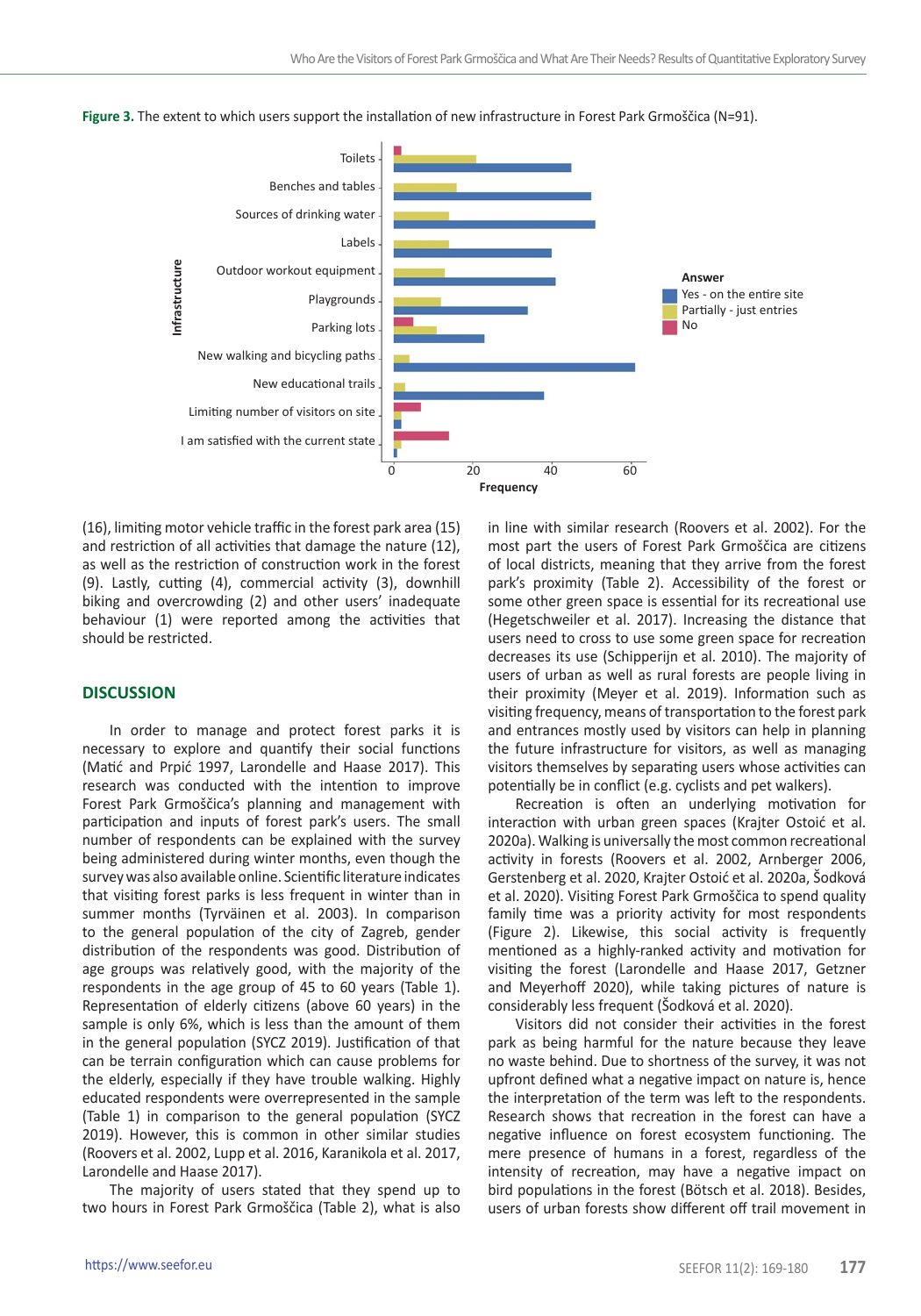relation to their recreational activity, with mountain bikers as the ones with most prominent probability of going off trail (Korpilo et al. 2018), while even walking outside the existing paths can have a negative impact on forest regeneration (Lehvävirta et al. 2014).

The great part of respondents noticed shortcomings and problems regarding Forest Park Grmoščica, with the illegal waste disposal in the forest as the most frequently expressed problem. This can have a significant influence on the quality of time spent in the forest (Ciesielski and Stereńczak 2018). Likewise, the presence of waste in the forest has a highly negative impact on the overall experience of forest recreation, even moderate quantity of waste induce users' reaction (Verlič et al. 2015). It is very important for green space users to have quality facilities and that locations that they visit are well maintained (Krajter Ostoić et al. 2017). This same study of the perception of green spaces by the citizens of Zagreb (survey conducted in 2013) shows that citizens as main problems recognize vandalism, lack of trash bins, lack of bicycle paths and behaviour of other green space users.

Visitors often express a need for additional equipment and infrastructure important for spending time in the forest such as trash bins, tables and benches, labels and other (Ciesielski and Stereńczak, 2018). Similar needs were expressed by visitors of Forest Park Grmoščica. Therefore, the majority of them supported the installation of new equipment and walking infrastructure (Figure 3).

There is a relation between forest management intensity and forest's recreational value, upon which users prefer small interventions in the forest to keep it "clean" rather than forests with no management applied (Edwards et al. 2012). Similarly, some users of Forest Park Grmoščica perceived it as neglected, due to some non-maintained and impassable parts of the forest. This confirms that the forest park needs to be managed in a proper way for it to be attractive to its users and fulfil its recreational function.

# **CONCLUSIONS**

Forests with high recreational value should be managed in a way that they continuously provide services of recreation and relaxation for their users. Ideally, management should involve the perspective of visitors and potential visitors of such forests. This way information about user's perception, preferences, needs as well as suggestions for improvements can be collected as an important input for further planning and management. Urban green spaces with their multiple ecosystem services contribute to the perception of wellbeing and quality of life (Haase et al. 2014). Regarding the positive role of recreational use of green spaces on the health of all age groups there is an imperative for planning and management of urban green spaces to encourage their recreational use. This survey with visitors and users of Forest Park Grmoščica serves as an example of good practice and improvement of the existing way of planning and management of forest parks of the city of Zagreb. It should certainly become common practice in planning and management of other forest parks and other urban green space in the future.

# **Author Contributions**

IK, NM and SŠ collected the data. MK processed the data and performed the statistical analyses and prepared tables and figures. All authors interpreted the results. MK, AMM, DV and SKO drafted the manuscript.

#### **Funding**

The work on the paper was supported by INTERREG DANUBE's project "Management and Utilization of Urban Forests as Natural Heritage in Danube Cities" (URBforDAN). Work by Martina Kičić, Ana Marija Marin and Silvija Krajter Ostoić was supported by the project "Improving Green Infrastructure Planning and Management through Participatory Mapping of Cultural Ecosystem Services" (CULTUR-ES) funded by Croatian Science Foundation (project number UIP-2017- 05-1986). Work by Ana Marija Marin was additionally supported by project "Young Researchers' Career Development Project-Training New Doctoral Students" (project number DOK-2020-01-6490) funded by Croatian Science Foundation.

#### **Acknowledgments**

The authors would like to thank those who participated in the survey, as well as those who administered the survey (City of Zagreb and Croatian Forests Ltd.). Without their time and effort, the research would not be possible.

#### **Conflicts of Interest**

The authors declare no conflict of interest.

## **Supplementary Materials**

**Supplementary File 1.** [URBforDAN project – Survey for users](http://http://seefor.eu/images/arhiva/supp_material/kicic_et_al_supp_2020_1.pdf)  [of Forest Park Grmoščica](http://http://seefor.eu/images/arhiva/supp_material/kicic_et_al_supp_2020_1.pdf).

# **REFERENCES**

- Aasetre J, Gundersen V, Vistad OI, Holtrop EJ, 2016. Recreational preferences along a naturalness-development continuum: Results from surveys in two unequal urban forests in Europe. *J Outdoor Recreat Tour* 16: 58-68. [https://doi.org/10.1016/j.](https://doi.org/10.1016/j.jort.2016.09.006) [jort.2016.09.006.](https://doi.org/10.1016/j.jort.2016.09.006)
- Agimass F, Lundhede T, Emil T, Bredahl J, 2017. The choice of forest site for recreation : A revealed preference analysis using spatial data. *Ecosyst Serv* 31: 445-454. [https://doi.](https://doi.org/10.1016/j.ecoser.2017.11.016) [org/10.1016/j.ecoser.2017.11.016](https://doi.org/10.1016/j.ecoser.2017.11.016).
- Anić I, Oršanić M, 2010. Morphological and Silvicultural Properties of the Park Forests of Zagreb. In: Matić S, Anić I (eds) Park Forests of the City of Zagreb. Academy of Forestry Sciences, Zagreb, Croatia, pp. 147-158.
- Arnberger A, 2006. Recreation use of urban forests: An inter-area comparison. *Urban For Urban Gree* 4(3-4): 135-144. [https://](https://doi.org/10.1016/j.ufug.2006.01.004) [doi.org/10.1016/j.ufug.2006.01.004](https://doi.org/10.1016/j.ufug.2006.01.004).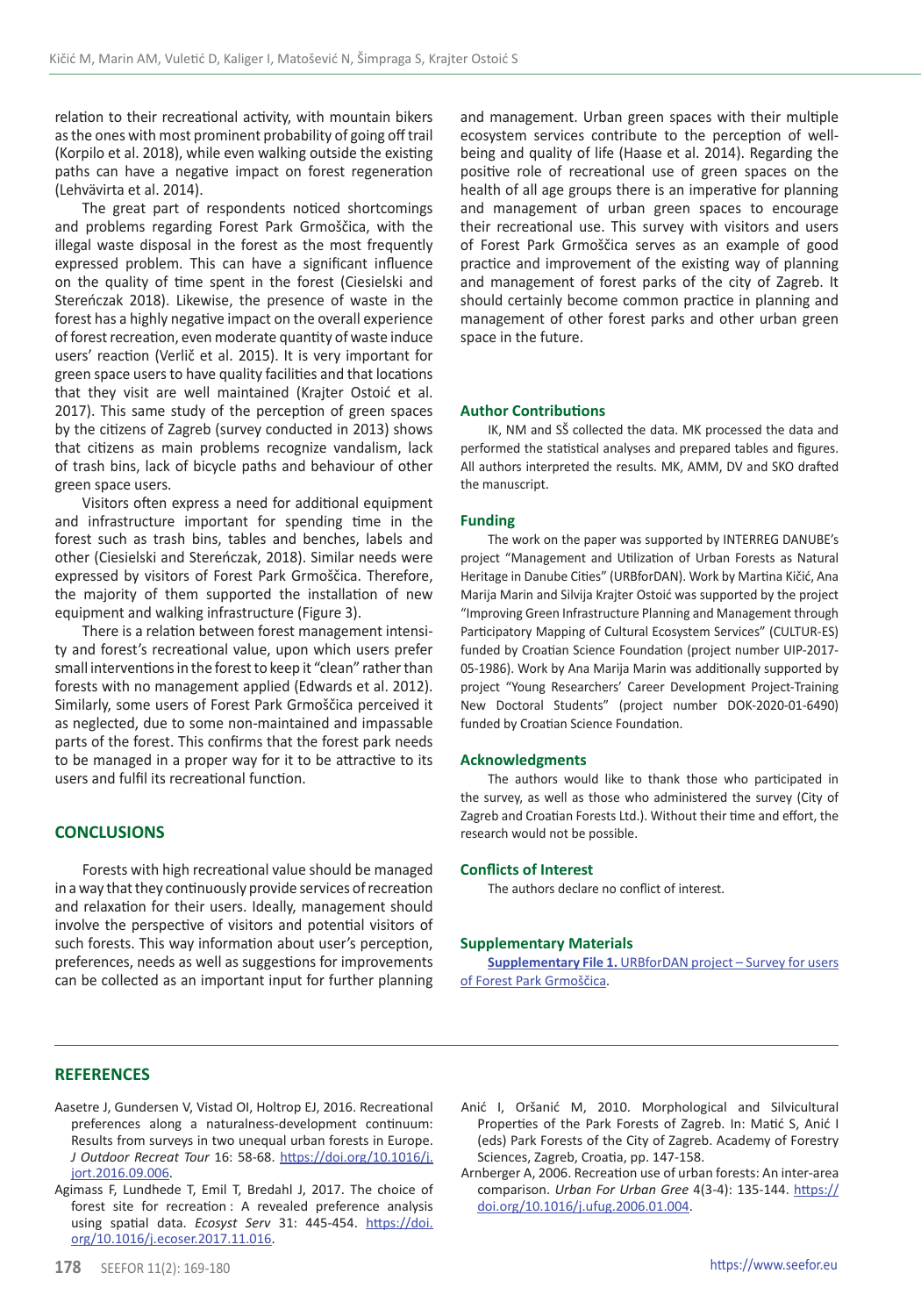- Arnberger A, Eder R, 2007. Monitoring recreational activities in urban forests using long-term video observation. *For An Int J For Res* 80(1): 1-15. [https://doi.org/10.1093/forestry/cpl043.](https://doi.org/10.1093/forestry/cpl043)
- Bethmann S, Simminger E, Baldy J, Schraml U, 2018. Forestry in interaction. Shedding light on dynamics of public opinion with a praxeological methodology. *For Policy Econ* 96: 93-101. <https://doi.org/10.1016/j.forpol.2018.08.005>.
- Bötsch Y, Tablado Z, Scherl D, Kéry M, Graf RF, Jenni L, 2018. Effect of recreational trails on forest birds: Human presence matters. *Front Ecol Evol* 6: 175. [https://doi.org/10.3389/](https://doi.org/10.3389/fevo.2018.00175) [fevo.2018.00175](https://doi.org/10.3389/fevo.2018.00175).
- Ciesielski M, Stereńczak K, 2018. What do we expect from forests? The European view of public demands. *J Environ Manage* 209: 139-151. <https://doi.org/10.1016/j.jenvman.2017.12.032>.
- Creswell JW, 2003. Research design: Qualitative, quantitative, and mixed method approaches, 2<sup>nd</sup> edn. SAGE Publications, Thousand Oaks, California, 246 p.
- De Leeuw E, 2005. To Mix or Not to Mix Data Collection Modes in Surveys. *J Off Stat* 21(5): 233-255.
- Dou Y, Zhen L, De Groot R, Du B, Yu X, 2017. Assessing the importance of cultural ecosystem services in urban areas of Beijing municipality. *Ecosyst Serv* 24: 79-90. [https://doi.](https://doi.org/10.1016/j.ecoser.2017.02.011) [org/10.1016/j.ecoser.2017.02.011.](https://doi.org/10.1016/j.ecoser.2017.02.011)
- Edwards DM, Jay M, Jensen FS, Lucas B, Marzano M, Montagné C, Peace A, Weiss G, 2012. Public Preferences Across Europe for Different Forest Stand Types as Sites for Recreation. *Ecol Soc* 17(1): 27. <https://doi.org/10.5751/es-04520-170127>.
- Gerstenberg T, Baumeister CF, Schraml U, Plieninger T, 2020. Hot routes in urban forests: The impact of multiple landscape features on recreational use intensity. *Landscape Urban Plan* 203: 103888. [https://doi.org/10.1016/j.](https://doi.org/10.1016/j.landurbplan.2020.103888) [landurbplan.2020.103888.](https://doi.org/10.1016/j.landurbplan.2020.103888)
- Getzner M, Meyerhoff J, 2020. The benefits of local forest recreation in austria and its dependence on naturalness and quietude. *Forests* 11(3): 1-23. [https://doi.org/10.3390/](https://doi.org/10.3390/f11030326) [f11030326.](https://doi.org/10.3390/f11030326)
- Haase D, Larondelle N, Andersson E, Artmann M, Borgström S, Breuste J, Gomez-Baggethun E, Gren Å, Hamstead Z, Hansen R, Kabisch N, Kremer P, Langemeyer J, Rall EL, McPhearson T, Pauleit S, Qureshi S, Schwarz N, Voigt A, Wurster D, Elmqvist T, 2014. A quantitative review of urban ecosystem service assessments: Concepts, models, and implementation. *Ambio* 43(4): 413-433.<https://doi.org/10.1007/s13280-014-0504-0>.
- Hegetschweiler KT, de Vries S, Arnberger A, Bell S, Brennan M, Siter N, Olafsson AS, Voigt A, Hunziker M, 2017. Linking demand and supply factors in identifying cultural ecosystem services of urban green infrastructures: A review of European studies. *Urban For Urban Gree* 21: 48-59. [https://doi.](https://doi.org/10.1016/j.ufug.2016.11.002) [org/10.1016/j.ufug.2016.11.002](https://doi.org/10.1016/j.ufug.2016.11.002).
- Kabisch N, Qureshi S, Haase D, 2015. Human-environment interactions in urban green spaces - A systematic review of contemporary issues and prospects for future research. *Environ Impact Assess* 50: 25-34. [https://doi.org/10.1016/j.](https://doi.org/10.1016/j.eiar.2014.08.007) [eiar.2014.08.007.](https://doi.org/10.1016/j.eiar.2014.08.007)
- Karanikola P, Panagopoulos T, Tampakis S, 2017. Weekend visitors' views and perceptions at an urban national forest park of Cyprus during summertime. *J Outdoor Recreat Tour* 17: 112-121.<https://doi.org/10.1016/j.jort.2016.10.002>.
- Korpilo S, Virtanen T, Saukkonen T, Lehvävirta S, 2018. More than A to B: Understanding and managing visitor spatial behaviour in urban forests using public participation GIS. *J Environ Manage.* 207: 124-133. [https://doi.org/10.1016/j.](https://doi.org/10.1016/j.jenvman.2017.11.020) [jenvman.2017.11.020](https://doi.org/10.1016/j.jenvman.2017.11.020).
- Krajter Ostoić S, 2013. Analysis of current urban forest governance in the City of Zagreb, PhD Thessis, University of Zagreb, Faculty of Forestry, Zagreb, Croatia, 268 p.
- Krajter Ostoić S, Konijnendijk van den Bosch CC, Vuletić D, Stevanov M, Živojinović I, Mutabdžija-Bećirović S, Lazarević J, Stojanova B, Blagojević D, Stojanovska M, Nevenić R, Pezdevšek Malovrh Š, 2017. Citizens' perception of and satisfaction with urban forests and green space: Results from selected Southeast European cities. *Urban For Urban Gree* 23: 93-103. <https://doi.org/10.1016/j.ufug.2017.02.005>.
- Krajter Ostoić S, Marin AM, Kičić M, Vuletić D, 2020a. Qualitative exploration of perception and use of cultural ecosystem services from tree-based urban green space in the city of Zagreb (Croatia). *Forests* 11(8): 876. [https://doi.org/10.3390/](https://doi.org/10.3390/f11080876) [f11080876](https://doi.org/10.3390/f11080876).
- Krajter Ostoić S, Vuletić D, Planinšek Š, Vilhar U, Japelj A, 2020b. Three Decades of Urban Forest and Green Space Research and Practice in Croatia and Slovenia. *Forests* 11(2): 136. [https://](https://doi.org/10.3390/f11020136) [doi.org/10.3390/f11020136.](https://doi.org/10.3390/f11020136)
- Larondelle N, Haase D, 2017. Back to nature! Or not? Urban dwellers and their forest in berlin. *Urban Ecosyst* 20(5): 1069- 1079. <https://doi.org/10.1007/s11252-017-0660-7>.
- Lehvävirta S, Vilisics F, Hamberg L, Malmivaara-Lämsä M, Kotze DJ, 2014. Fragmentation and recreational use affect tree regeneration in urban forests. *Urban For Urban Gre.* 13(4), 869-877.<https://doi.org/10.1016/j.ufug.2014.10.003>.
- Lupp G, Förster B, Kantelberg V, Markmann T, Naumann J, Honert C, Koch M, Pauleit S, 2016. Assessing the recreation value of urban woodland using the ecosystem service approach in two forests in the munich metropolitan region. *Sustainability-Basel* 8(11): 1156. [https://doi.org/10.3390/su8111156.](https://doi.org/10.3390/su8111156)
- Matić S, 2010. Park Forests of the City of Zagreb, 1st edn. Academy of Forestry Sciences, Zagreb, Croatia, 200 p.
- Matić S, Prpić B, 1997. Program njege, obnove i održavanja, te ekološke i socijalne funkcije park-šuma na području grada Zageba. *Sumar List* 121(5-6): 225-242.
- Meyer MA, Rathmann J, Schulz C, 2019. Spatially-explicit mapping of forest benefits and analysis of motivations for everydaylife's visitors on forest pathways in urban and rural contexts. *Landscape Urban Plan* 185: 83-95. [https://doi.org/10.1016/j.](https://doi.org/10.1016/j.landurbplan.2019.01.007) [landurbplan.2019.01.007.](https://doi.org/10.1016/j.landurbplan.2019.01.007)
- Mravunac I, 2015. City Park Grmoščica in Zagreb. MSc thesis, University of Zagreb, Faculty of Architecture, Zagreb, Croatia, 100 p.
- Ordóñez Barona C, 2015. Adopting public values and climate change adaptation strategies in urban forest management: A review and analysis of the relevant literature. *J Environ Manage* 164: 215-221. [https://doi.org/10.1016/j.](https://doi.org/10.1016/j.jenvman.2015.09.004) [jenvman.2015.09.004.](https://doi.org/10.1016/j.jenvman.2015.09.004)
- Posavec S, 2020. Integrirani višenamjenski plan upravljanja (IMMP) urbanim šumama Grada Zagreba [Power point presentation], Predstavljanje prijedloga Integriranog višenamijenskog plana upravljanja urbanim šumama Grada Zagreba, Zagreb.
- Reed MS, 2008. Stakeholder participation for environmental management: A literature review. *Biol Conserv* 141(10): 2417- 2431. <https://doi.org/10.1016/j.biocon.2008.07.014>.
- Roovers P, Hermy M, Gulinck H, 2002. Visitor profile, perceptions and expectations in forests from a gradient of increasing urbanisation in central Belgium. *Landscape Urban Plan* 59(3): 129-145. [https://doi.org/10.1016/S0169-2046\(02\)00011-7](https://doi.org/10.1016/S0169-2046%2802%2900011-7).
- Schipperijn J, Ekholm O, Stigsdotter UK, Toftager M, Bentsen P, Kamper-Jørgensen F, Randrup TB, 2010. Factors influencing the use of green space: Results from a Danish national representative survey. *Landscape Urban Plan* 95(3): 130-137. [https://doi.org/10.1016/j.landurbplan.2009.12.010.](https://doi.org/10.1016/j.landurbplan.2009.12.010)

Statistical Yearbook of the City of Zagreb for 2019

Šimpraga S, 2011. Zagreb, javni prostor (Zagreb, Public Space). Porfirogenet, Zagreb, Croatia, 512 p.